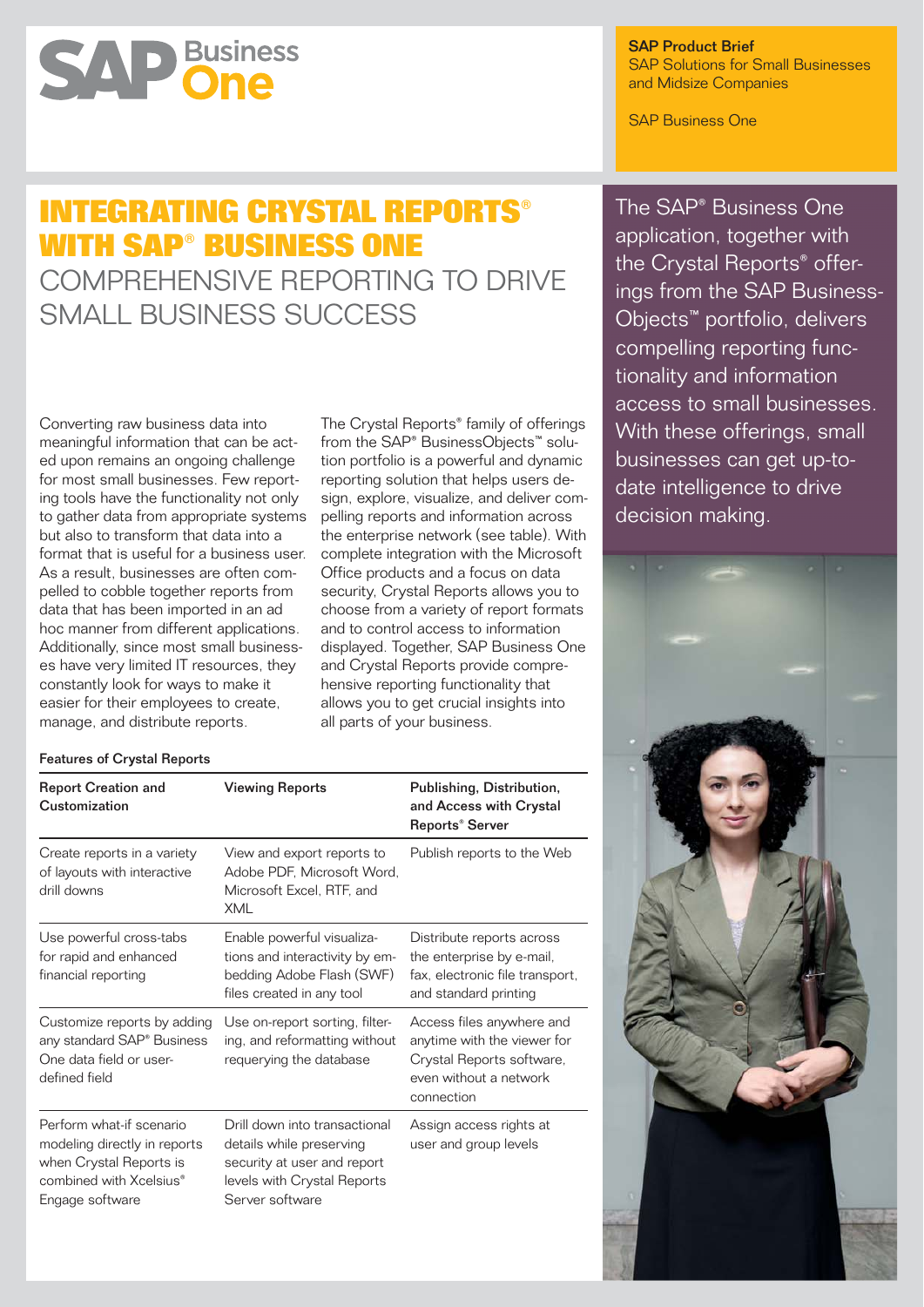# Get Accurate Reports with Integrated Reporting and Analytics

With the integration of Crystal Reports and SAP Business One, you can launch the latest release of Crystal Reports from within the SAP Business One application. You can then access data from SAP Business One and from associated applications from SAP software solution partners.

You can install the integration add-on using the standard mechanism for installing add-ons and can access it from the main menu in SAP Business One. Once installation is complete, you can publish any Crystal Reports .rpt file on the associated menu area in SAP Business One and run the reports from any SAP Business One client. You can create groups, assign users to the groups. and then specify access rights that allow only certain people to run the reports.

# Create Comprehensive Reports with Stunning Visualizations

SAP Business One and Crystal Reports allow you to create new reports and customize existing ones using a variety of presentation formats that include interactive drill-down functionality and sophisticated formatting. Together, the offerings provide reporting for all business processes supported by SAP Business One, including accounting, sales, purchasing, production, inventory, service, and management.

You can create advanced report designs and visualizations by adding dynamic charts, graphics, and even video files to your reports (see Figure 1). Adobe Flash offers a wide variety of



flexible data presentation options. You can quickly embed Flash (SWF) files into your reports for compelling and information-rich reports.

You can customize reports by adding standard SAP Business One data fields or any user-defined fields to a report layout. You can also attach messages with personalized information, helping to increase reading rates. Reports then can be exported into electronic formats that best fit your specific business needs, including Adobe PDF, Microsoft Word, Microsoft Excel, RTF, and XML. You can print, fax, or e-mail them and also save them securely to www.crystalreports.com, allowing you

to access them anywhere and at any time. Comprehensive security features help ensure that your employees view and access only the data that they are authorized to access.

In addition, you can download the viewer for Crystal Reports, enabling you to interactively explore Crystal Reports files, with or without a network connec-

Figure 1: Interactive Reports with Multiple

Data Views

tion, in client meetings or on a business trip. With this flexibility, you can stay in touch with your business wherever you are.

# Maximize Productivity with Interactive Reports

On-report sorting, filtering, and reformatting allow you to explore information interactively without requerying the database. This means that you can answer business questions faster and with fewer reports, significantly reducing report proliferation and dependence on IT. For example, you can access the specific report information you need in seconds by selecting the desired data view from the report viewer's parameter panel.

In addition, you can improve your operational efficiency by integrating reporting with existing processes and executing business decisions from within reports. By embedding Adobe Flex (SWF) applications, you can integrate operational workflows in your reports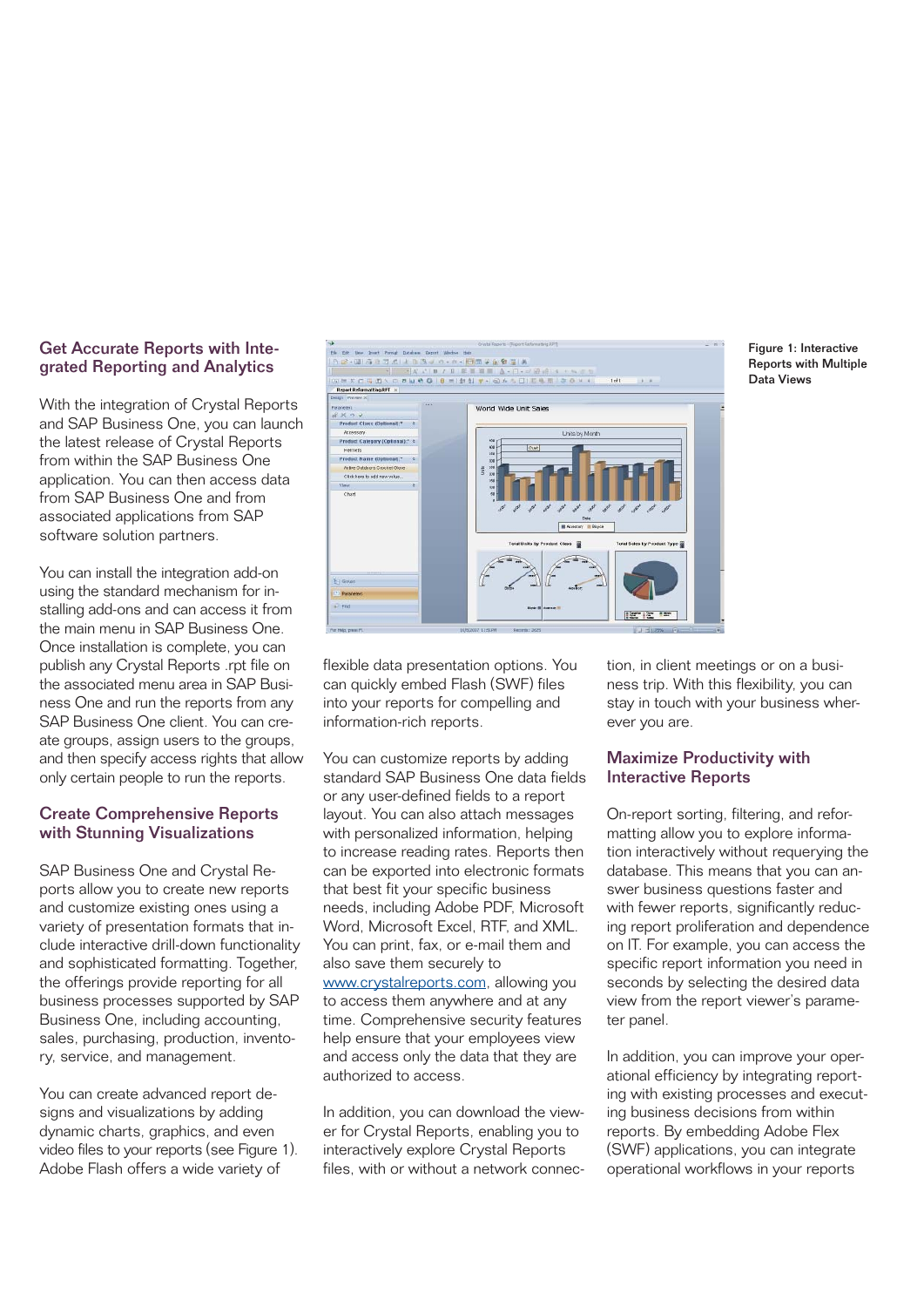to perform tasks such as database write-back. Use-case scenarios may include clicking the "approve" or "reject" button on an expense report or providing instant feedback via a comments box. You might also click the "buy" button on a report that links to an online store and enables you to place an order directly from the report. This innovative feature makes static reports actionable and increases enduser productivity.

By integrating Xcelsius<sup>®</sup> Engage software in your Crystal Reports, you can perform what-if scenario modeling directly in the report and visualize the potential outcome of your decisions (see Figure 2). This strong decision support tool delivers answers to multiple business questions in the same report, thereby reducing report proliferation in your organization.

# Expand the Scope by Adding Crystal Reports Server

By adding Crystal Reports Server software, you can expand the scope of your application and enhance the value to your business in many ways. Crystal Reports Server provides all the data access and features of Crystal Reports in a managed, secured server environment.

You can automate the production of reports at a prescheduled time and set up automated delivery using e-mail or print, or by saving to a shared directory on the server or directly to the Crystal Reports Server business intelligence portal. This flexibility allows you to manage and share your reports securely without depending on IT.

Crystal Reports Server adds security at both the report level and the data level. Reports and folders are visible only to certain users or groups. Datalevel security allows the same report to show different rows of data to different users when the report is based on the semantic layer. Crystal Reports Server can integrate with the Microsoft Windows Active Directory and with Lightweight Directory Access Protocol (LDAP)–based security for single signon convenience.

Take advantage of the power of Crystal Reports Server to deliver information to your employees via an integrated Web-based user portal. By utilizing the Crystal Reports Server business intelligence portal, which is a complete, production-ready Web portal, you can deploy the solution as a Web-based information system and enable your employees to access, view, and interact with reports securely over the Web.

On-report sorting, filtering, and reformatting allow you to explore information interactively without requerying the database. This means that you can answer business questions faster and with fewer reports.

# Learn More

To learn more about the synergy between SAP Business One and Crystal Reports and how these offerings can give you the insight into your business to make the right decisions, call your SAP representative or visit us at www.sap.com/solutions /sapbusiness objects /sme/reporting/index.epx.



Figure 2: On-Report "What If" Scenario Modeling